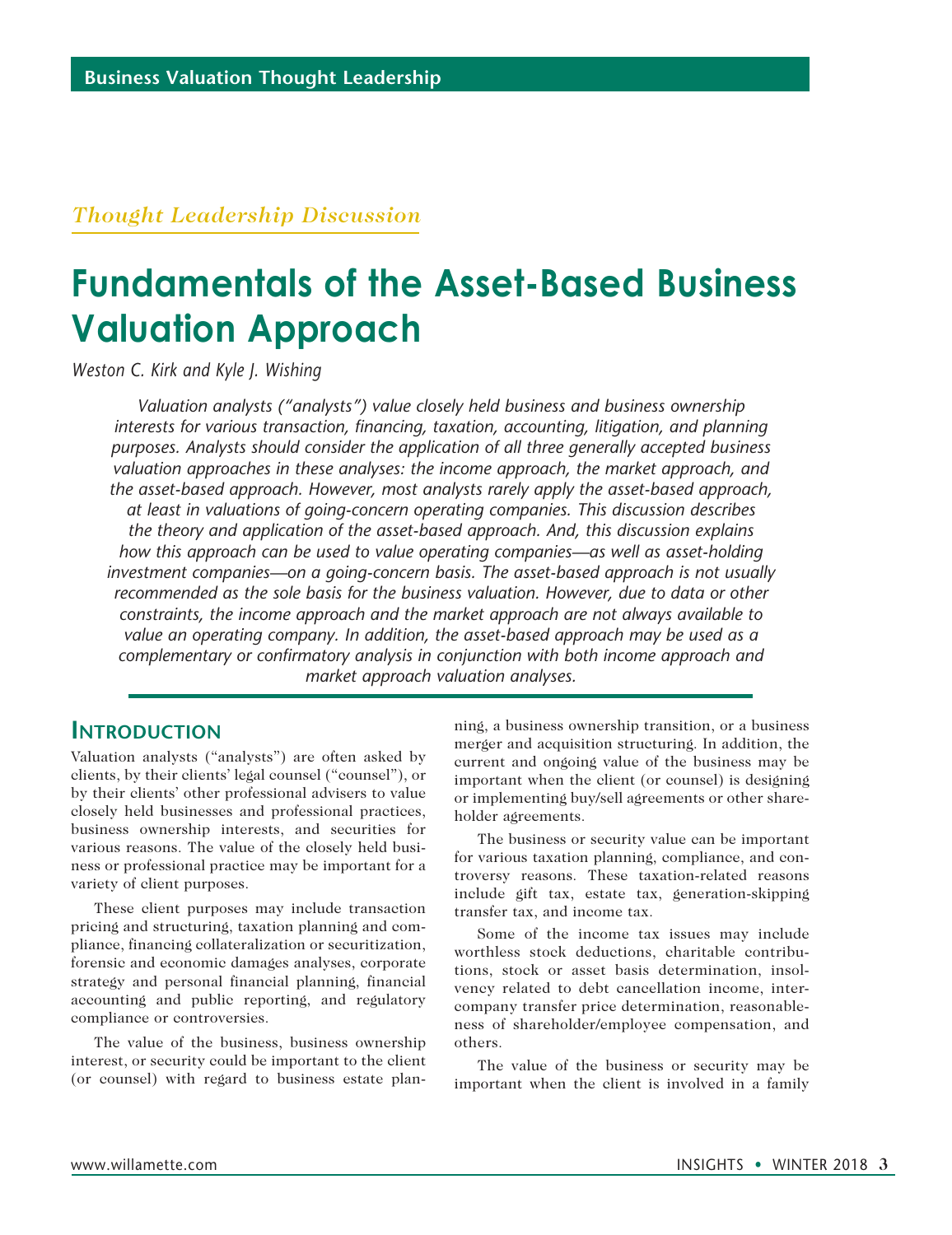law dispute, commercial bankruptcy matter, shareholder dispute, lender liability claim, infringement claim, many types of breach of contract claims, and many types of breach of fiduciary duty or other tort claims.

Such litigation-related matters may include dissenting shareholder appraisal rights claims and shareholder oppression claims.

### **Generally Accepted Business Valuation Approaches**

Regardless of the purpose of the closely held business or security valuation, analysts should consider all three generally accepted business valuation approaches. These approaches (or categories of related business valuation methods) are as follows:

- 1. The income approach
- 2. The market approach
- 3. The asset-based approach

Although less commonly applied than the income approach or the market approach, the asset-based approach is a generally accepted business valuation approach. The asset-based approach is described in most comprehensive business valuation textbooks. In addition, consideration of the asset-based approach is required by most authoritative business valuation professional standards.

For example, professional standards such as the American Institute of Certified Public Accountants ("AICPA") *Statement on Standards for Valuation Services* ("SSVS") and the *Uniform Standards of Professional Appraisal Practice* ("USPAP") require the valuation analyst to at least consider the application of the asset-based approach (in addition to other business valuation approaches).

That is to say, such professional business valuation standards require the consideration of—but not necessarily the application of—the asset-based approach.

In practice, however, many analysts (and many clients and legal counsel) immediately reject the use of asset-based approach methods in a business, professional practice, or security valuation. These analysts conclude that this approach is too difficult, too time consuming, too client disruptive, or simply (and only without adequate explanation) not applicable to the subject closely held company.

In truth, many analysts (and clients and counsel) do not seriously consider applying the asset-based

approach in the typical closely held business or security valuation. This is because these analysts (and clients and counsel) are not sufficiently familiar with the generally accepted methods and procedures within this business valuation approach.

In addition, many analysts (and clients and counsel) labor under misconceptions about when and when not—to apply this valuation approach. And, many analysts (and clients and counsel) also hold misconceptions about interpreting the quantitative results of the asset-based valuation approach.

Hopefully, this discussion will correct many of the common misconceptions about this business valuation approach. This discussion will present the most important considerations that analysts, clients, and clients' professional advisers need to know with regard to the asset-based approach valuation of closely held companies, professional practices, and business securities.

As will be discussed below, the proper application of this business valuation approach requires a slightly different set of skills than does the application of the income approach or the market approach. Not all analysts have the experience or expertise to perform a comprehensive asset-based approach business valuation analysis.

It is also true that the completion of the assetbased approach often requires more analyst time and associated cost than other business valuation approaches. That additional analyst time typically translates into additional professional fees charged to the client. Therefore, clients often discourage the use of the asset-based approach when they come to learn of both (1) the additional elapsed time and (2) the additional costs associated with this particular valuation analysis.

Also, the successful performance of this valuation approach often requires more data from—and more involvement by—the subject closely held company executives. Again, when these additional commitments are understood, many clients may discourage the use of the asset-based approach.

In many dispute-related business valuation assignments, the analyst may not be granted sufficient access to the closely held company facilities or to the closely held company executives in order to practically implement this valuation approach.

In addition, particularly in a retrospective assignment, the subject company data that the analyst needs—and the subject company personnel that the analyst needs access to—are simply no longer available. In many of these controversyrelated contexts, it may simply be impractical for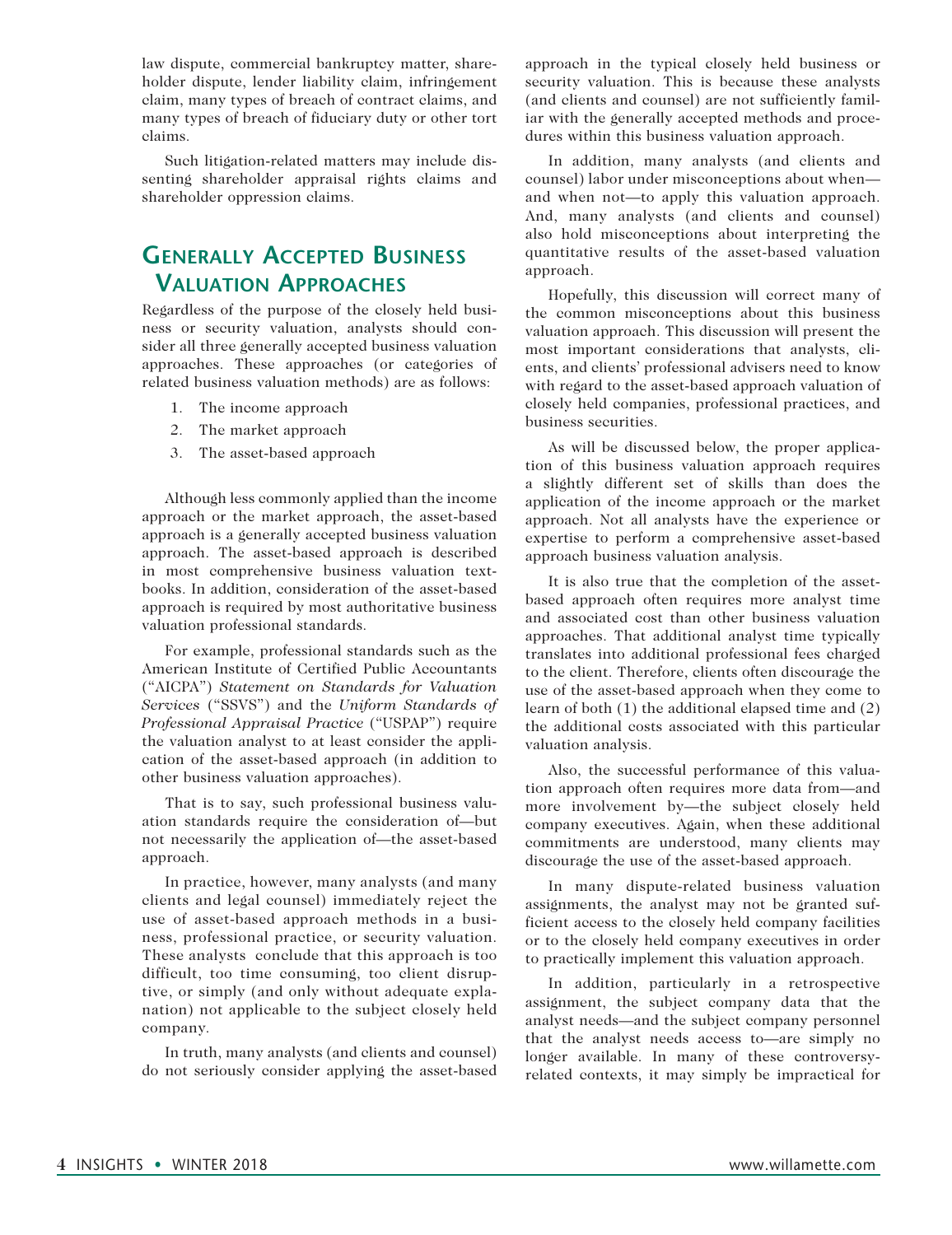the analyst to perform some asset-based approach valuation methods.

This first discussion in this three-part series of *Insights* discussions relates to the application of the asset-based business valuation approach within a transaction, taxation, or controversy context. This *Insights* discussion describes the theory of—and the general application of—the asset-based approach.

The second discussion in this three-part series of *Insights* discussions describes and illustrates a common asset-based approach valuation method the asset accumulation ("AA") method. The AA method involves the identification and valuation of each individual category of the company assets (both tangible and intangible).

And, the final discussion in this three-part series of *Insights* discussion describes and illustrates the adjusted net asset value ("ANAV") method. The ANAV method involves a single aggregate allocation of all of the company's total collective assets.

### **Theory of the Asset-Based Approach**

The asset-based approach is sometimes called the asset approach to business valuation. Either name for this approach is generally accepted among valuation analysts and in the valuation literature.

The asset-based approach encompasses a set of methods that value the company by reference to its balance sheet. In contrast, income approach and market approach valuation methods primarily focus on the company's income statement and/or cash flow statement.

One of the very first procedures in any closely held business valuation is to define the business ownership interest subject to valuation. That is, the assignment should specify whether the valuation intended to conclude a defined value for the subject company:

- 1. total assets,
- 2. total long-term interest-bearing debt and total owners' equity,
- 3. total owners' equity, or
- 4. one particular class of owners' equity.

Each of the above descriptions is a valid objective of a business valuation. And, each conclusion is often referred to as a "business value." Yet, each of these business value conclusions will be quantitatively different for the same company. And, each

of these business value conclusions will be perfectly appropriate in the right circumstance—usually based on the actual or hypothetical transaction that is being analyzed.

For example, knowing the company's total asset value is necessary in an acquisition structured as an asset purchase (instead of as a stock purchase). The company's total invested value ("TIC")—often called the market value of invested capital (or "MVIC")—is the value of all long-term debt plus all classes of owners' equity. Knowing the value of the TIC is important in a deal structure where the buyer will acquire all the company's equity and assume all of the company's debt.

Knowing the value of the total owners' equity is important when only the company's equity securities (say all common stock and all preferred stock) are at issue in the transaction.

And, knowing the value of one particular class of equity only (say only the company's common stock) is important when only that class of security is the subject of the proposed transaction.

In any event, the asset-based approach is based on the principle that the value of the subject company is equal to:

the value of the subject company's total assets

#### minus

the value of the subject company's total liabilities

If properly applied, this valuation formula can be used to indicate the value of any of the valuation objectives listed above. There are two particularly important words in the asset-based approach valuation formula defined above:

- 1. Value
- 2. Total

First, the asset-based approach is based on the value of (and not the recorded balance of) all of the assets and all of the liabilities of the subject company. The standard of value in the analysis has to be defined. And, the valuation date of the analysis has to be defined. The standard of value is determined by the assignment.

Common standards of value for various business valuation purposes include fair market value and fair value. Other common standards of value include the following

- $\blacksquare$  Investment value
- $\blacksquare$  Owner value
- $\blacksquare$  Use value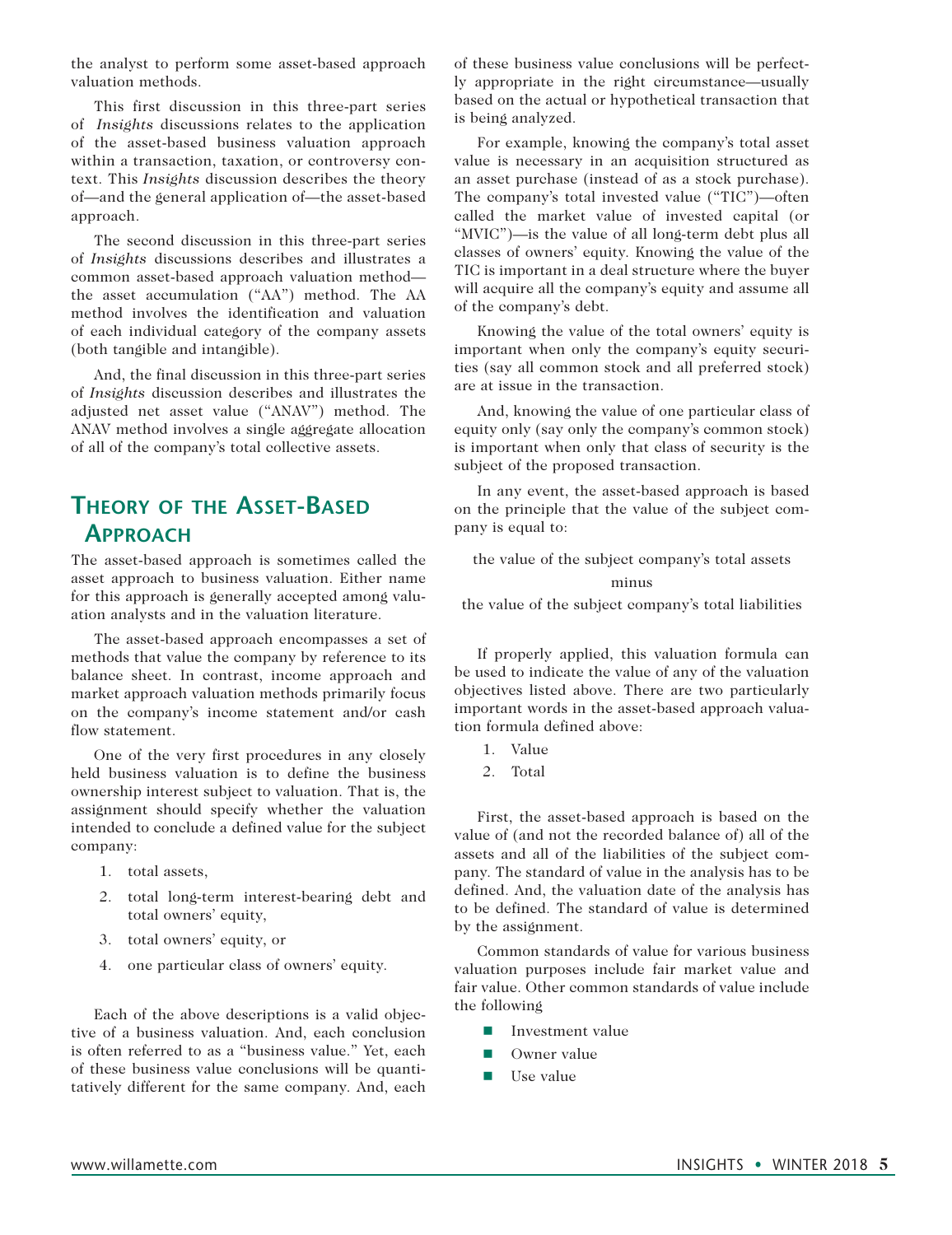**"In the information age, . . . intangible asset categories often represent the major sources of value for any subject business entity."**

 $\blacksquare$  User value

Whatever the assignment-specific standard of value is, the value conclusion is likely going to be different from the recorded account balances presented on the subject company's balance sheet. Those balance-sheet-recorded account balances are probably presented in compliance

with GAAP, which typically includes a combination of historical cost-based measures and GAAP-based fair value measures.

Second, the asset-based approach is also based on the total of all of the subject company's assets and liabilities. GAAP-based balance sheets typically exclude major categories of company assets and company liabilities. For example, GAAP-based balance sheets do not record most internally created intangible assets.

In the information age, such intangible asset categories often represent the major sources of value for any subject business entity. This statement is obvious for technology-related entities. However, this statement is also true for most companies.

Under U.S. GAAP, the values of an entity's internally created employee relationships, supplier relationships, customer relationships, and goodwill are not recorded on the entity's balance sheet. Likewise, the value of the entity's contingent liabilities are not recorded under U.S. GAAP. Therefore, employee lawsuits, environmental claims, unresolved income tax audits, and other claims against the company are typically not recorded on the entity's balance sheet.

Unlike the company's GAAP-based balance sheet, the asset-based approach value-based balance sheet recognizes the current value of:

- 1. all of the company's assets (tangible and intangible) and
- 2. all of the company's liabilities (recorded and contingent).

To conclude the assignment—defined value for the company's assets and liabilities (whether individually or collectively)—the analyst applies generally accepted asset (and liability) valuation methods.

These valuation methods are categorized into the three categories of generally accepted property valuation approaches: the income approach, the market approach, and the cost approach.

# **When to Apply the Asset-Based Approach**

First, it is noteworthy that, under most business valuation professional standards, the analyst should consider the application of generally accepted valuation approaches. Accordingly, the relevant analyst question is not: when should I perform the assetbased approach? Rather, the relevant analyst question should be: when can I not perform the assetbased approach?

That is, as a general principle, the asset-based approach should at least be considered (if not completed) in every business valuation assignment. The reasons why an asset-based approach analysis is not performed should be described in the business valuation report. And, these reasons should be substantive and not perfunctory. In other words, the statement that "the subject company is an operating company" may not be a sufficient explanation.

Second, the analyst's selection of the applicable valuation approach is a function of four primary factors:

- 1. The type of subject company
- 2. The type of subject business interest
- 3. The type of subject transaction
- 4. The availability of necessary data

Many clients (and their counsel and other professional advisers) believe that the asset-based approach is only applicable to so-called assetintensive companies. This statement is technically correct. However, this conclusion ignores the reality that virtually every company is an asset-intensive company.

The fact is that the asset-based approach is applicable to tangible-asset-intensive companies and to intangible-asset-intensive companies.

Virtually all companies are either tangible-assetintensive or intangible-asset-intensive (or a combination of both asset types). Therefore, at least for analysts who are qualified to perform intangible asset valuations, the asset-based approach is applicable to most types of companies.

Many clients (and their counsel and other professional advisors) also believe that the assetbased approach is only applicable to so-called asset holding (or investment management) companies.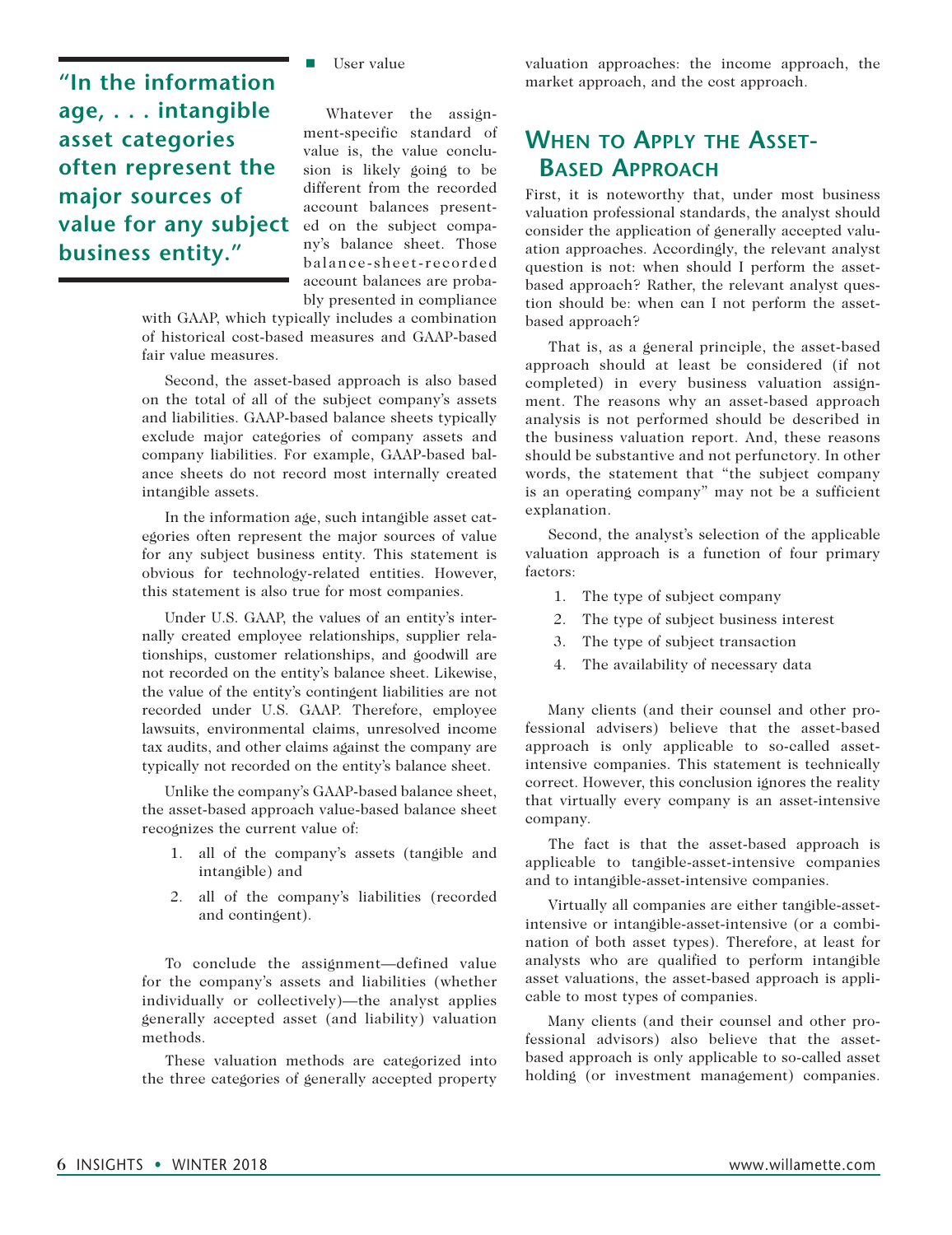Rather, this valuation approach is applicable to any company that owns assets. Therefore, the asset-based approach may apply in the valuation of asset holding companies, and the asset-based approach may apply in the valua-And, just about every company falls into one (or both) of these two descriptive categories.

In other words, at least for analysts who are qualified to perform asset valuations on a goingconcern premise of value basis, the asset-based approach is applicable to the valuation of most types of closely held companies or professional practices.

The type of valuation subject interest may influence the selection of the valuation approach.

This is because the asset-based approach (without adjustment) concludes a controlling, marketable ownership interest level of value. Therefore, assetbased approach is particularly applicable to the valuation of an overall business enterprise—a valuation objective that often relates to a business purchase or sale transaction.

Alternatively, the asset-based business valuation approach is not particularly applicable to the valuation of a nonmarketable, noncontrolling block of nonvoting common stock—a valuation objective that often relates to (say) a tax planning, compliance, or controversy assignment.

As the previous paragraphs imply, the type of the subject transaction (or the type of the subject assignment) influences the selection of the valuation approach.

An overall business valuation is well-served by the asset-based valuation approach. That is, this valuation approach is particularly applicable to a company merger and acquisition analysis, a stock exchange ratio analysis, a fairness opinion, a solvency opinion, or to the analysis of any other transaction involving the overall business enterprise.

It is noteworthy that the asset-based approach is particularly applicable to the analysis of a company acquisition that is structured as an asset purchase transaction (as compared to a stock purchase transaction). This is because the deal price is directly related to the value of the subject company tangible assets and intangible assets.



The asset-based approach is also applicable to the analysis of any transaction that is structured as a taxable transaction (as compared to a nontaxable transaction tax structure). This is because the transaction deal price will depend on the prospective depreciation and amortization expense and income tax rates associated with the revalued tax basis of the transferred assets.

The asset-based valuation approach is particularly applicable to analyses performed for assetbased secured financing purposes. In such an instance, different creditors could have different claims on different asset classes. And, this valuation approach is particularly applicable for various taxation-related assignments, such as a closely held company conversion from C corporation tax status to S corporation tax status.

Finally, the quantity and quality of available data affects the analyst's selection of a business valuation approach. For example, the fact that there are no sufficiently comparable publicly traded companies in the subject industry sector affects the analyst's ability to use the market approach guideline publicly traded company method.

The fact that there are no sufficiently comparable merger and acquisition transactions in the subject industry sector affects the analyst's ability to use the market approach precedent transaction method.

Likewise, the fact that there is no prospective financial information in existence at the subject company affects the analyst's ability to use the income approach discounted cash flow method.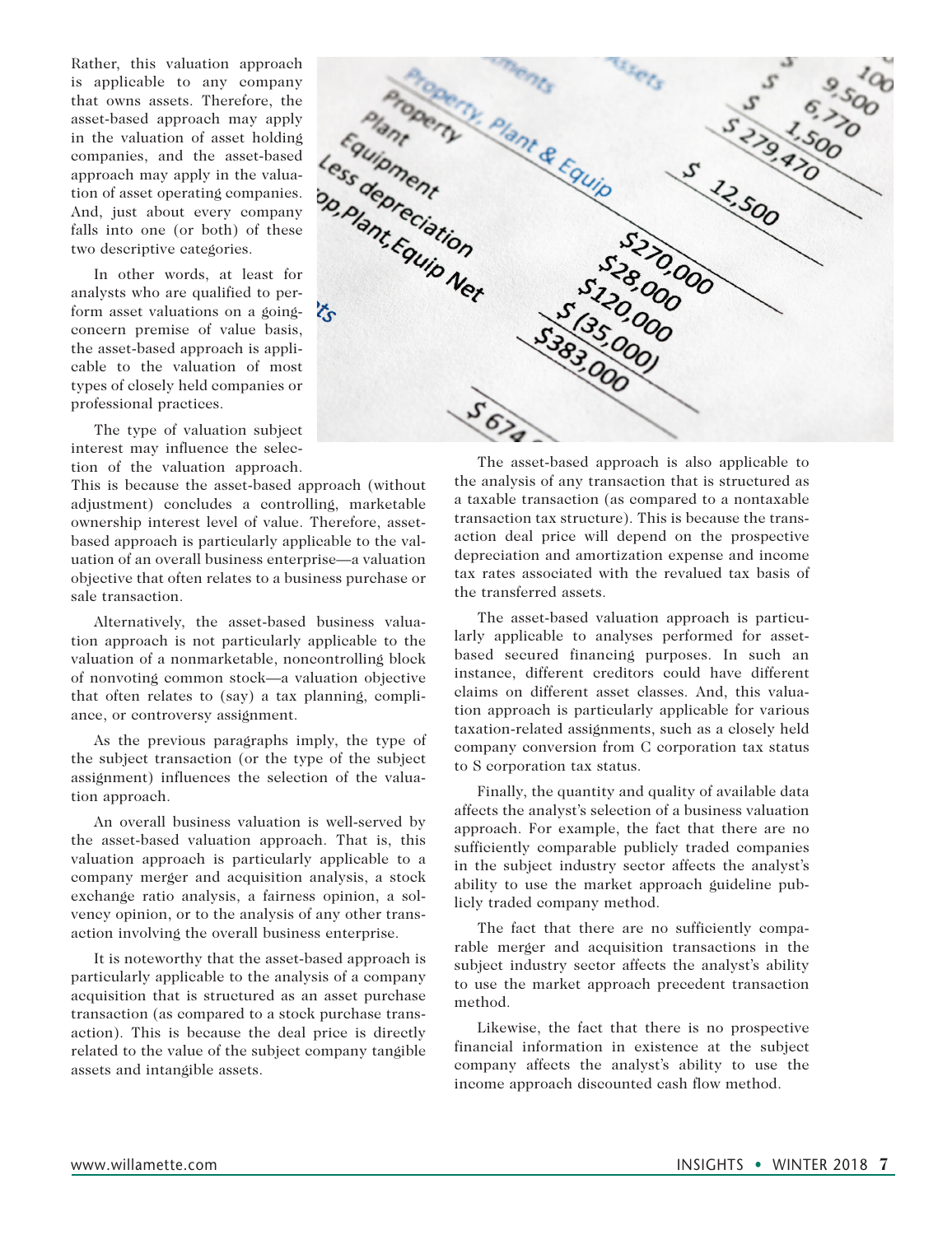If the analyst has no access to company assetspecific information (e.g., no available information regarding the company's individual tangible assets or intangible assets), this fact will affect the analyst's ability to use the asset-based approach AA method.

If the analyst is working for the outside party in a transaction or in a litigation proceeding, this fact may affect the analyst's ability to obtain sufficient data (or sufficient asset access) to use the AA method. And, if the valuation is retrospective—and all of the company's tangible and intangible assets have materially changed since the valuation date this fact may affect the analyst's ability to use the AA method.

Nonetheless, the above-mentioned data limitations primarily relate to the AA method. Assetspecific data limitations, asset access limitations, and retrospective valuation dates are less important in the application of the ANAV method (than they are to the application of the AA method).

Therefore, these issues may affect the analyst's selection of which asset-based approach valuation method to apply. But, these issues do not necessarily eliminate the application of all asset-based approach considerations.

Finally, the most relevant reasons why analysts do not apply the asset-based valuation approach in law-related engagements are as follows:

- 1. There are additional costs and time requirements associated with this approach.
- 2. The audience for the valuation (including company board of directors, legal counsel, and the judicial finder of fact) may not be particularly familiar with asset-based valuation analyses.

# **The Asset-Based Approach Is Not the Cost Approach**

The asset-based approach is a generally accepted business valuation approach. The cost approach is a generally accepted property valuation approach. This is a very important distinction.

The objective of the asset-based approach is to estimate a business equity (or total net asset) value. The objective of the cost approach is to estimate the value of an individual tangible asset or intangible asset.

In the asset-based approach, the individual asset categories may be valued using the cost approach, the market approach, or the income approach. In the typical asset-based approach analysis, the analyst may expect that all of the property valuation approaches will be used.

Some asset categories will be valued by reference to cost approach methods. Some asset categories will be valued by reference to market approach methods. And, some asset categories will be valued by reference to income approach methods.

In fact, as a general rule, at least one of the subject company's asset categories will be valued by reference to an income approach property valuation method, typically either:

- 1. a capitalized excess earnings method ("CEEM") or
- 2. a multiperiod excess earnings method ("MEEM").

In the typical asset-based approach analysis, these income approach property valuation methods are used to conclude whether:

- 1. there is intangible value in the nature of goodwill for the subject company (i.e., a positive CEEM indication) or
- 2. there is an economic obsolescence adjustment that needs to be made to the cost approach tangible and intangible asset values (i.e., a negative CEEM indication).

There are several generally accepted cost approach valuation methods. The following cost approach methods can be used to value many tangible asset categories and intangible asset categories:

- 1. Reproduction cost new less depreciation method
- 2. Replacement cost new less depreciation
- 3. Trended historical cost less depreciation method

However, these cost approach methods are not particularly applicable to all tangible and intangible asset categories. Many tangible and intangible assets are more efficiently valued by reference to the market approach. And, in particular, many intangible assets are more efficiently valued by reference to the income approach.

For example, in a business valuation, it is possible to value a company's goodwill by reference to the cost approach (e.g., the capitalization of the lost income opportunity cost during a total asset recreation period). However, in the typical business valuation, it is more common for analysts to value a company's goodwill using the CEEM of the income approach.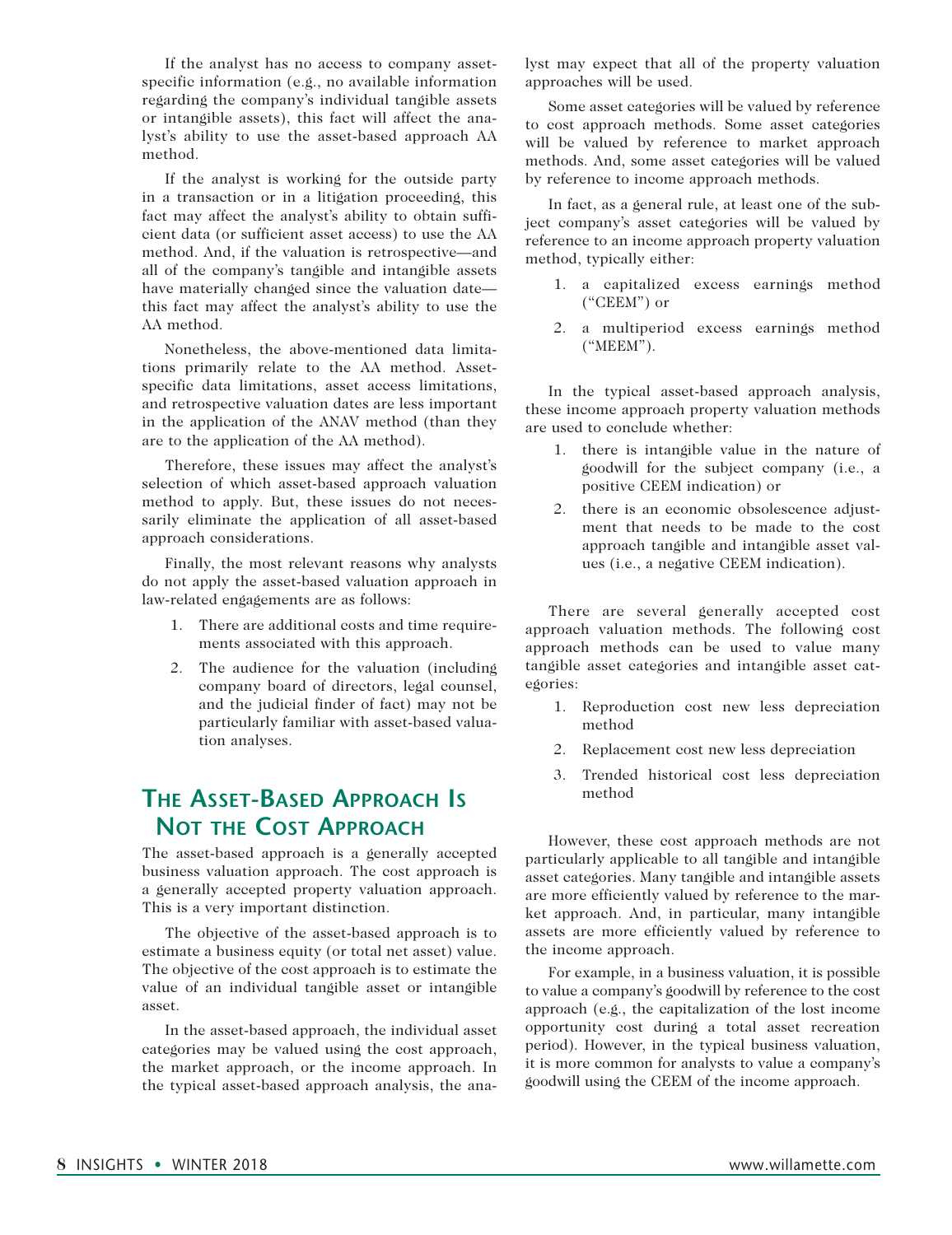In summary, the cost approach can be used to value various categories of company tangible assets (e.g., machinery and equipment) or intangible assets (e.g., a trained and assembled workforce). However, it is practically impossible to value all of the assets of a going-concern company by using the cost approach exclusively. Such an analysis may ignore the income generation capacity of the company, and it may not appropriately encompass either:

- 1. the company's goodwill (positive capitalized excess earnings) or
- 2. the company's economic obsolescence (negative capitalized excess earnings).

The asset-based business valuation approach typically incorporates cost approach property valuation methods to value certain tangible and intangible asset categories. However, the asset-based approach also incorporates other property valuation approaches (i.e., the income approach and the market approach) to value certain other tangible and intangible asset categories of the subject company.

Analysts (and clients and counsel and other professional advisers) who confuse the nomenclature or the methodology of the cost approach versus the asset-based approach may not understand either valuation approach.

# **The Asset-Based Approach Is Not Limited to Asset Holding Companies**

The premise of the asset-based approach is that the value of the company's assets minus the value of the company's liabilities equals the value of the company's equity.

This formula doesn't only work for the valuation of holding companies that passively own investment assets. This formula also works for the valuation of operating companies that both own and operate tangible and intangible property.

In practice, the asset-based approach often works as well for operating companies as it does for investment holding companies. The primary differences in the two types of companies are the categories of the individual assets that are included in the valuation analysis.

For example, the illustrative categories of assets and liabilities included in an investment holding

#### **Exhibit 1 Client Investment Holding Company Illustrative Asset and Liability Categories**

#### Assets

 Cash and money market instruments Publicly traded stocks and bonds Oil and gas exploration/production interests Land and land improvements Options and other derivative securities Interests in private entities Less: Liabilities Accounts payable and taxes payable Mortgages payable Notes payable Equals: Net asset value

company valuation analysis may include the items listed in Exhibit 1.

An alternative example applies the same assetbased approach valuation formula to an operating company. Illustrative operating company categories of assets and liabilities may include the items listed in Exhibit 2 on the following page.

All assets can be valued using the generally accepted property valuation approaches and methods. This statement is equally true for tangible assets and for intangible assets. And, this statement is equally true for investment assets and for operating assets.

When an analyst asserts that the asset-based approach is only applicable to investment holding companies, often the assertion should really be: "I only know how to apply the asset-based approach to investment holding companies; I really don't know how to value operating tangible and intangible assets."

The more correct analyst assertion may be: "The asset-based approach is ideally suited to the valuation of investment holding companies; however, the asset-based approach is also applicable to the valuation of operating companies."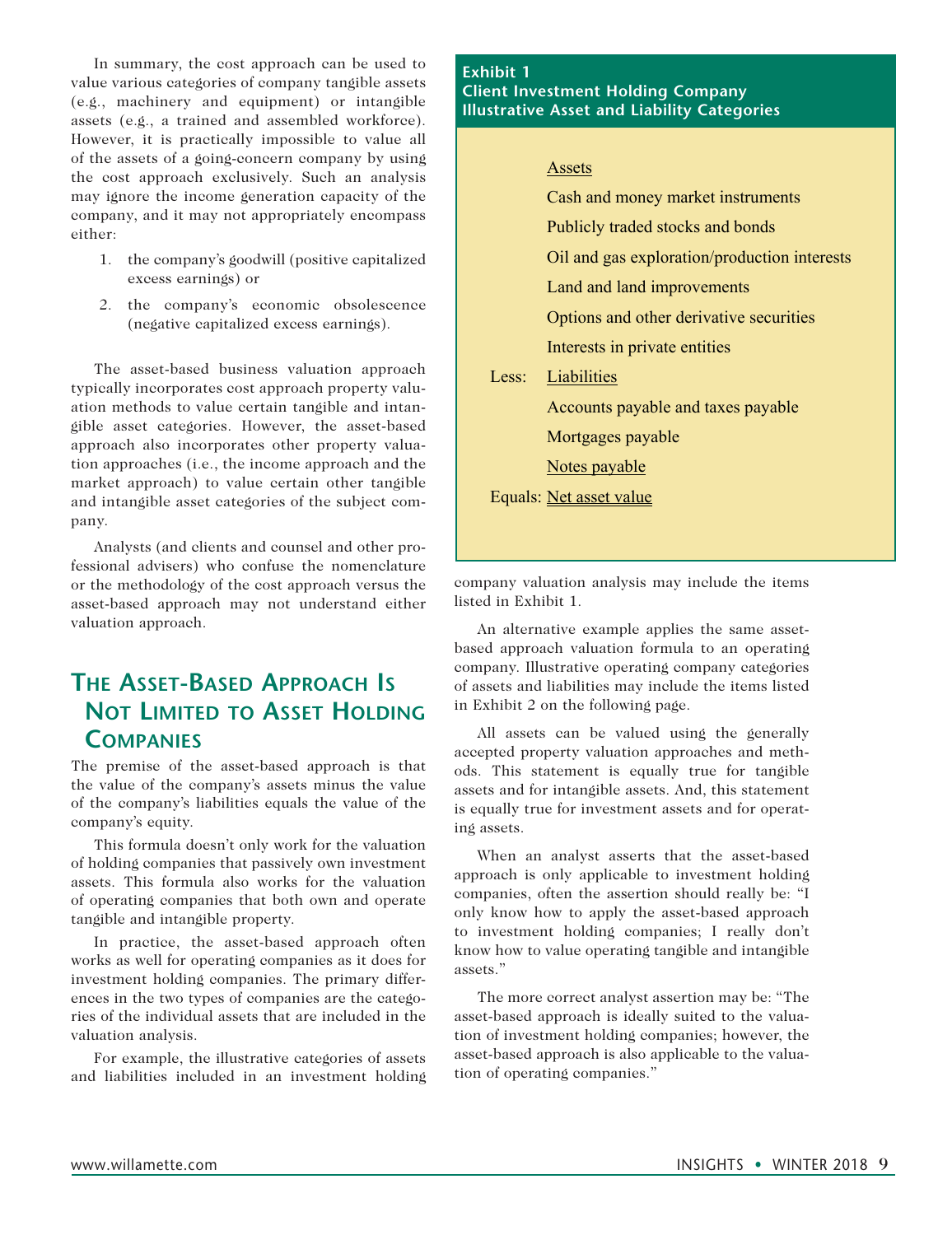#### **Exhibit 2 Client Operating Company Illustrative Asset and Liability Categories**

#### **Assets**

Cash, receivables, and inventory

Land and buildings

Machinery and equipment

Trademarks and trade names

Trained and assembled workforce

Current customer (contract) relationships

Goodwill

#### Less: Liabilities

Accounts payable and accrued expenses

Taxes payable

Bonds, notes, and mortgages payable

Contingent liabilities

Equals: Net asset value

### **The Asset-Based Approach Does Not Conclude a Liquidation Value**

Many analysts (and clients and counsel) believe that the application of the asset-based approach concludes a liquidation value (that is, not a going-concern value) for the subject company. These analysts (and clients and counsel) maintain this (erroneous) belief whether the asset-based approach is applied to an investment holding company or to an operating entity.

These analysts (correctly) believe that the assetbased approach is based on a defined value for the subject assets. And, the defined value (whatever standard of value applies) is usually based on the expected sale price of the subject asset between some defined parties.

However, these analysts (incorrectly) assume that any sale of any asset is a liquidation transaction that yields a liquidation value. This analyst belief is simply misplaced.

Let's use the fair market value ("FMV") standard of value as an example. An FMV transaction occurs between a hypothetical willing buyer and a hypothetical willing seller. Presumably, the asset buyer is always willing to enter into the subject FMV transaction.

If the asset seller decides to sell the subject asset by the end of the week (say, because a loan payment is coming due), that transaction may result in a liquidation value. Even if the seller exposes the subject asset for sale during a normal market exposure period—if the buyer will not continue to operate the asset in a going-concern business—that asset sale transaction may result in a liquidation value.

Now, let's extend the example to assume that the seller has been operating the subject asset as part of a going-concern company. Let's assume that the seller exposes the asset for sale during a normal market exposure period. The buyer acquires the subject asset and then uses the acquired asset as part of the buyer's going-concern company. Certainly, even the above-mentioned analysts would recognize these asset sale transaction-based FMV indications as going-concern value (and not liquidation value) indications.

In addition to individual operating assets being sold from one going-concern seller to one going-concern buyer, going-concern companies themselves are often bought and sold. The purchase price allocation of that company sale price will indicate the going-concern value of the acquired assets. These overall company transaction-based FMV indications obviously conclude going-concern value (not liquidation value) conclusions.

In summary, it is true that the asset-based approach may conclude a liquidation value for the subject company if all of the individual asset values were concluded on a liquidation premise of value basis.

Likewise, it is also true that the asset-based approach will conclude a going-concern value for the subject company if all of the individual tangible asset and intangible asset values were concluded on a going-concern premise of value basis.

### **Valuation of Liabilities in the Asset-Based Approach**

Most analysts (and clients and counsel) focus on the valuation of the company assets during the application of any asset-based approach valuation method. However, the valuation of the company liabilities can also be an important procedure in this valuation approach.

The first procedure in the liability valuation is to understand the appropriate standard of value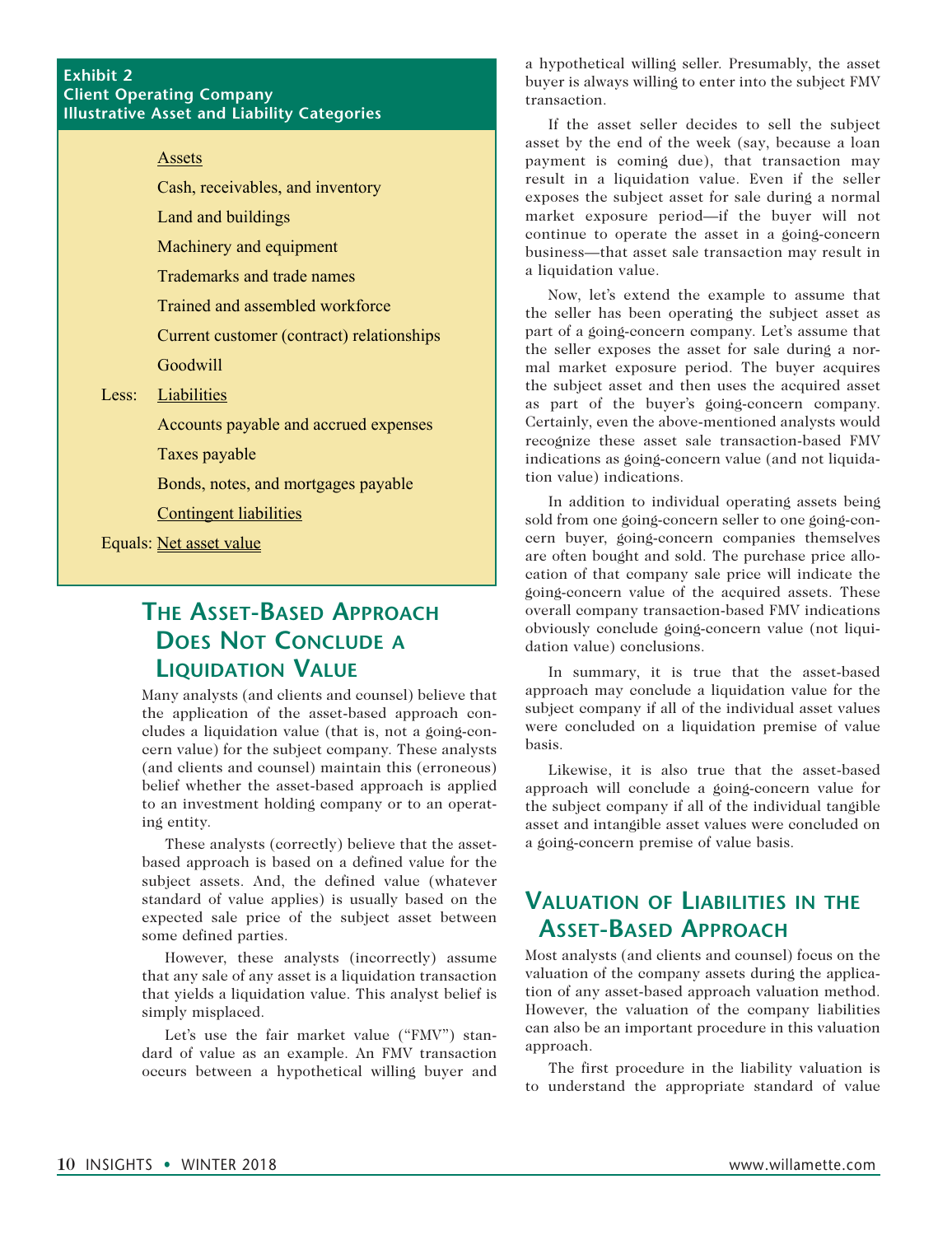objective and the subject assignment purpose. That is, the analyst may conclude a different value for the same liability if the standard of value is fair value versus fair market value versus investment value versus some other standard of value.

For example, if the valuation purpose is a solvency analysis prepared within a bankruptcy context, then the analyst will typically consider the recorded balances in the company liability accounts. After all, those are the liability amounts that the creditors can claim in a bankruptcy proceeding. And, one objective of the bankruptcy solvency analysis is to determine if the value of the debtor company assets (based on a fair valuation amount) exceeds the amount of the debtor company liabilities (based on a recorded amount).

Outside of a bankruptcy solvency analysis, however, the analyst may be more concerned with the current value of the company liabilities than with the recorded balance of the company liabilities. Depending on the applicable standard of value, the analyst may be more concerned with an expected trading price for the company's debt instruments.

That is, the analyst may conclude: how much would an investor pay to own, say, the company's note payable? Or, the analyst may conclude: how much would the debtor have to pay to the creditor (i.e., how much would the creditor be willing to receive) to extinguish the company's note payable?

In an analysis of the current value of the subject company liabilities, the analyst typically considers factors such as the following:

- 1. The debt instrument's term to maturity
- 2. The entity's historical debt service record
- 3. The debt instrument's embedded interest rate versus a current market interest rate
- 4. The debt instrument's liquidation preference
- 5. Whether the debt instrument is callable (and what are the call triggers)
- 6. Any security interests related to the debt
- 7. The company's current credit rating
- 8. The company's current financial condition
- 9. The company's budget or financial projections
- 10. Any prepayment or other penalties related to the debt
- 11. Any recent trades of guideline debt instruments
- 12. The subject debt amortization (payment) schedule

13. The existence and timing of any debt balloon payments

So, as one part of the asset-based approach, the analyst may revalue all of the company recorded bond, note, mortgage, and debenture liabilities. This analysis would include the entirety of the company liability accounts, including any long-term debt amounts that are recorded as a current liability for financial accounting purposes.

In addition, the analyst may identify and value all of the company contingent liabilities. Such contingent liabilities do not meet the GAAP requirements to be recorded on the company balance sheet for financial accounting purposes. Nonetheless, such unrecorded liabilities could have a material effect on the value of the subject company's equity.

There are several generally accepted methods that may be used to value contingent liabilities. Often, the analyst attempts to estimate the net present value ("NPV") of the expected future cash payments associated with extinguishing that liability. That NPV analysis considers the expected amounts of—and the expected timing of—the future cash payments.

Such an NPV analysis typically considers the probabilities associated with the company future contingent liability payments. This consideration may be quantified either through scenario analysis or through a risk-adjusted present value discount rate.

Such contingent liabilities may include the following types of claims against the subject company:

- 1. Tax audit or other taxation-related disputes
- 2. Employee-related disputes
- 3. Environmental claims and other clean-up issues
- 4. Tort (such as infringement) litigation claims
- 5. Breach of contract litigation claims

Unlike liabilities that are recorded on the company balance sheet, there is no single data source for the analyst to identify off-balance-sheet contingent liabilities. If such interviews are available, the analyst may interview the company management and legal counsel.

In addition, analysts often review board of directors meeting minutes, company management committee meetings records and documents, and company financial plans and forecasts in order to identify possible contingent liabilities.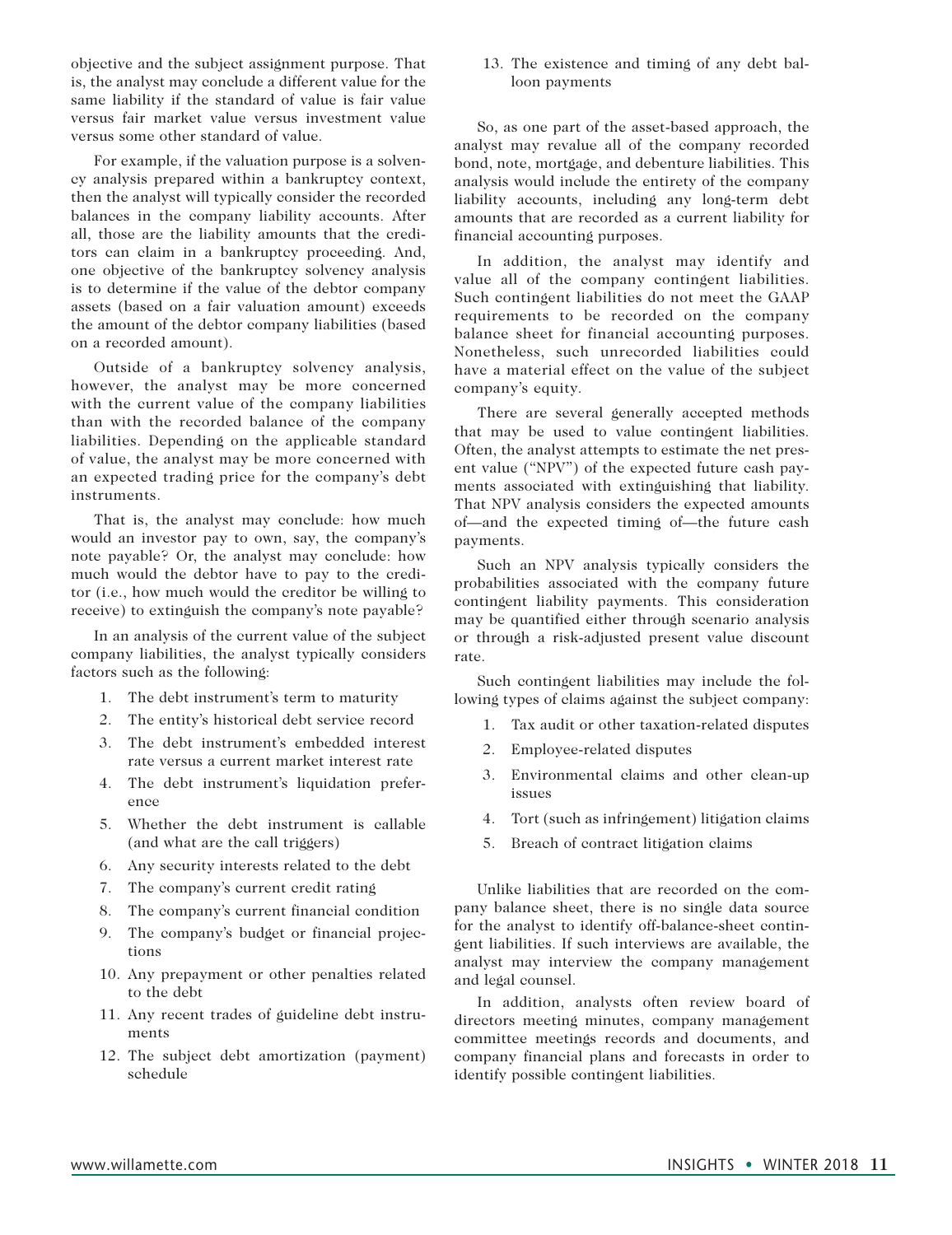### **Treatment of Income Taxes in the Asset-Based Approach**

There is a diversity of practice with regard to the treatment of income taxes in the asset-based approach analysis. The issue is this: The assetbased approach assumes the sale (not a liquidation sale, but a going-concern transfer) of the company assets. Such an asset sale would normally be a taxable event.

In an actual sale transaction, the asset seller would be responsible for income taxes related to any gain on the sale. And, that gain on the sale would be calculated as (1) asset sale price (based on the concluded asset value) minus (2) the asset tax basis.

For many of the intangible assets included in the valuation analysis, the tax basis for such assets is often zero.

Most analysts implement one of three alternative procedures with regard to the treatment of income taxes in the asset-based approach:

- 1. Ignore all income tax consequences related to the revaluation of the company assets
- 2. Calculate the expected income tax liability associated with the asset revaluation and recognize that specific liability on the revalued balance sheet
- 3. Calculate a deferred income tax liability account based on the present value of the expected future income tax payments

The use of the first procedure is often justified by several explanations.

Some analysts may say that they often do not have the data they need to calculate the exact income tax liability related to the asset revaluation.

Some analysts may also say that they are not income tax accounting experts, and they do not have the expertise to calculate the implied income tax liability.

And, some analysts may say that the company assets will not actually be sold and the income tax payment will not actually be made. The company asset revaluation is just a hypothetical transaction that is part of a theoretical valuation exercise.

The use of the second procedure is often justified by several explanations.

These analysts recognize that they may need data from company management or technical assistance from the company (or other) accountants. However, these analysts recognize that the hypothetical asset revaluation in the asset-based approach will not be tax-free to the hypothetical transaction participants.

That is, if the company assets are hypothetically sold by the asset seller, then that asset seller will incur a corresponding hypothetical income tax liability. And, these analysts conclude that if the asset revaluation occurs on the valuation date, then the corresponding tax liability should be recognized on the valuation date.

The use of the third procedure is also justified by several explanations.

These analysts recognize that there is a builtin capital gain associated with the asset-based approach revaluation of the company assets. This built-in capital gain is analogous to the built-in gain ("BIG") valuation discount that is often associated with stock valuations prepared for federal gift, estate, and generation-skipping transfer tax purposes.

These analysts recognize that an actual asset revaluation (that would occur in, for example, postbankruptcy fresh start accounting) would result in a deferred federal income tax liability being recorded on a GAAP balance sheet.

And, these analysts recognize that there is some uncertainty as to:

- 1. how much income tax will ultimately be paid (i.e., what the company's effective income tax rate will be) and
- 2. when the income tax liability will ultimately be paid (i.e., when the asset would actually be sold in real life).

Since there is a divergence of analyst practice regarding the treatment of income taxes in the asset-based approach, this discussion does not recommend a right or wrong procedure. However, this discussion does recommend that each analyst make a conscious decision as to which income tax liability convention to implement.

And, the analyst should document the rationale for this decision in the valuation work paper file. In the asset-based approach analysis, the default decision (to ignore income taxes) has a direct impact on the valuation analysis and on the net asset value conclusion.

### **Why the Asset-Based Approach Is Not More Commonly Used**

For most types of closely held companies—and for most business valuation assignments—the asset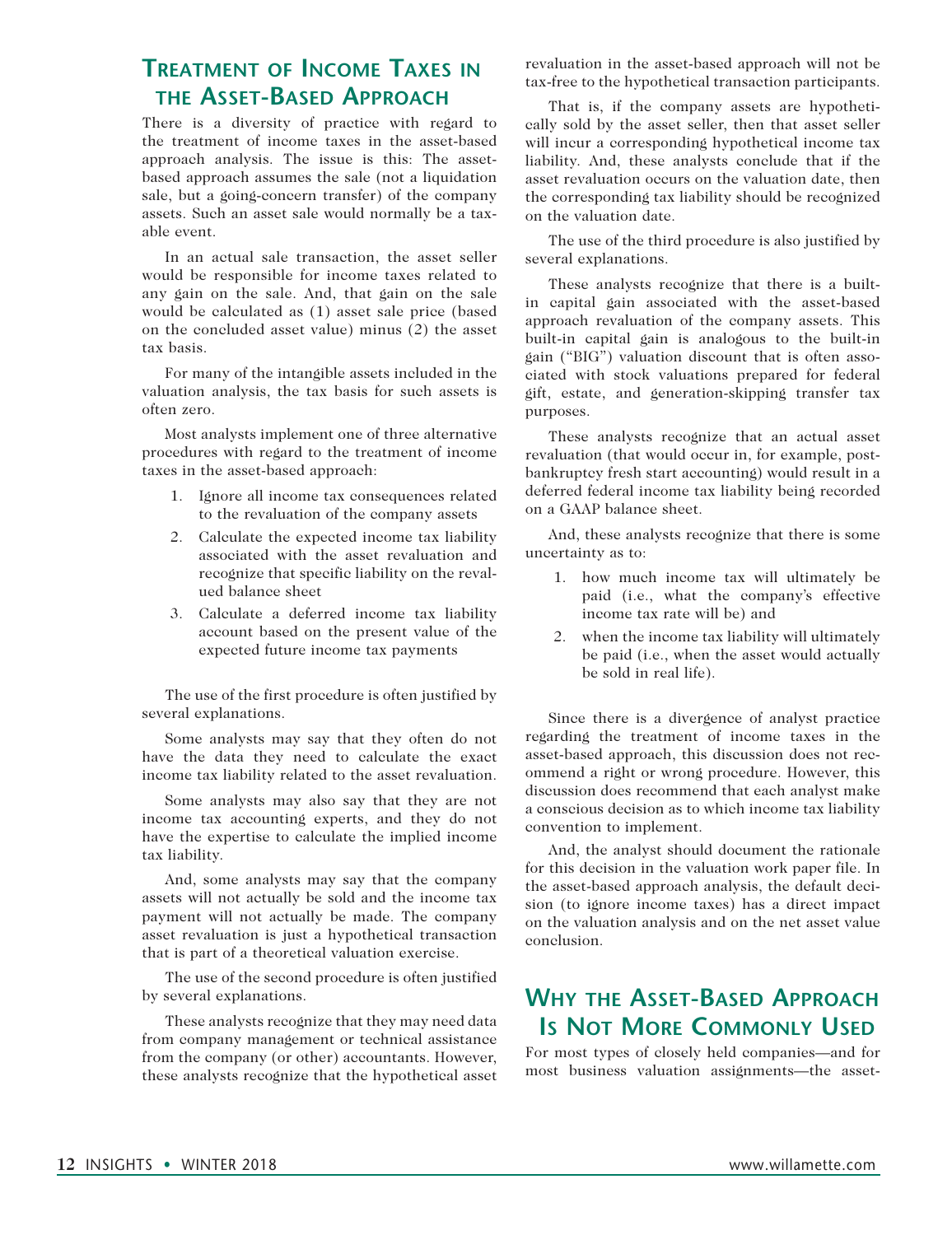based approach is the less commonly applied valuation approach. That is, in most engagements performed for legal, transaction, or taxation purposes, analysts more commonly gravitate to the income approach and the market approach.

That said, the asset-based approach is still a generally accepted business valuation approach. And, both the professional literature and the professional standards guide analysts to consider applying the asset-based approach in a business valuation analysis.

Although particularly applicable for many closely held business, professional practice, and security valuation assignments, the asset-based approach is less commonly applied for the following reasons:

- 1. Analysts need more data to perform this approach than they may otherwise need to perform other valuation approaches.
- 2. This valuation approach is more clientintrusive than other valuation approaches.
- 3. This approach typically takes more analyst time to complete than other valuation approaches.
- 4. Due to the increased analyst time required, this approach typically costs more to complete (in terms of client fees) than other valuation approaches.
- 5. This approach requires the analyst to demonstrate expertise in the valuation of both assets and liabilities.
- 6. This approach requires the analyst to identify and value both tangible assets and intangible assets.
- 7. This approach requires the analyst to identify and value both recorded liabilities and contingent liabilities.
- 8. This approach requires the analyst to demonstrate some expertise with regard to both financial accounting matters and income tax accounting matters.
- 9. Compared to other valuation approaches, the application of this approach typically requires a much more comprehensive discussion in the written or oral valuation report.
- 10. This approach is less well known to (and less understood by) lenders, potential transaction participants, lawyers, and judicial finders of fact.

The above-stated observations should not invalidate the use of the asset-based approach. And, these observations should not discourage the analyst from performing the asset-based approach.

However, analysts should be aware of these considerations when performing the asset-based approach analysis, reaching the value conclusion, and preparing the business valuation report.

### **The Asset-Based Approach and the Valuation Synthesis and Conclusion**

In valuations performed for transaction, taxation, controversy, or many other purposes, analysts should consider asset-based approach value indications—along with income approach and market approach value indications.

It is unlikely (but possible) that the analyst will rely solely on the asset-based approach value indication. Likewise, it is unlikely (but possible) that the analyst will rely solely on the income approach or market approach value indications.

As with any other business valuation synthesis and conclusion, the analyst may assign either a quantitative weighting or a qualitative ranking to each value indication.

The analyst may assign either this explicit weighting or implicit weighting to the asset-based approach value indication based on:

- 1. the quantity and quality of available data for this approach,
- 2. the degree to which market participants consider this approach in the subject industry transactions,
- 3. the degree of confidence the analyst has in the analyses performed,
- 4. the degree of confidence the analyst has in the value conclusions reached, and
- 5. the amount of due diligence the analyst was able to perform with regard to the application of this approach.

Ideally, the asset-based approach value indications will reconcile reasonably well with other value indications. When there are differences in value indications between approaches, these value differences should be explainable.

If there are material differences between value indications, the analyst may have to perform additional due diligence with regard to all of the business valuation analyses.